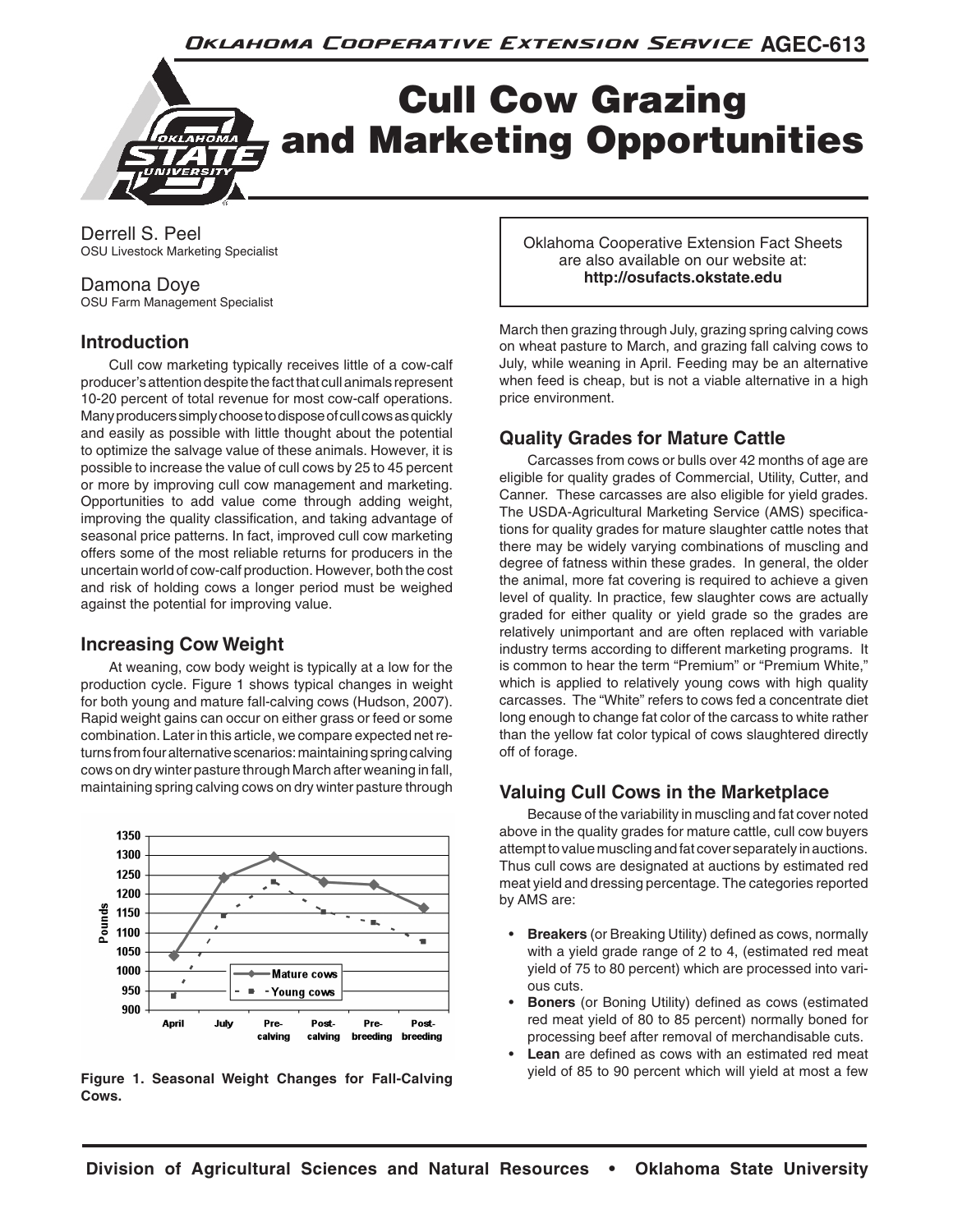merchandisable cuts with the majority of the carcass used for boneless processing beef.

**Light** is the term used for cows that may vary in estimated red meat yield from 75 to 90 percent but always produce fewer pounds of boneless beef because the animal is small in overall size and weight, very light muscled and/ or extremely thin in fleshiness.

Cows in each of the four categories–Breaker, Boner, Lean, and Light–may be further differentiated in price by estimated dressing percentage as low, average, or high dressing (percentage) animals. This dressing percentage will be a function of biological type as well as fill or mud and other temporary conditions of the animal. Thus prices reported for cull cows may include all combinations of these yield and dressing categories. The following is an example of the market report for the Oklahoma National Stockyards in OKC in August of 2006:

**Table 1. Cull Cow Price Reporting, OKC.**

|               | Average Dress (\$/cwt.)<br>Price Range (Ave.)                        | High Dress (\$/cwt.)<br>Price Range (Ave.) | Low Dress (\$/cwt.)<br>Price Range (Ave.)                   |  |
|---------------|----------------------------------------------------------------------|--------------------------------------------|-------------------------------------------------------------|--|
|               | Breakers 45.00-48.00 (46.50) 48.00-51.00 (49.50) 41.50-44.00 (42.75) |                                            |                                                             |  |
| <b>Boners</b> |                                                                      |                                            | 44.00-47.50 (45.75) 48.00-52.50 (50.25) 41.00-43.50 (42.25) |  |
| Lean          |                                                                      | 43.00-46.00 (44.50) 47.00-53.50 (50.25)    | $ 36.00 - 43.00 (39.50) $                                   |  |
| Light         |                                                                      |                                            | 42.00-44.00 (43.00) 46.00-48.00 (47.00) 34.00-41.50 (37.75) |  |
|               |                                                                      |                                            | Very low 28.75-35.00                                        |  |

Source: KO\_LS795, USDA-AMS, Ag Market News, August 23, 2006.

The distribution of cows marketed by marketing category varies by time of year and other factors. In a sample of 61 weeks between September 2003 and April 2006 at OKC, cull cow marketings included 26 percent Breakers, 34 percent Boners, 28 percent Lean, and 12 percent Light cows. In the fall of the year, the percentage of Lean and Light cows will increase relative to the percentage of Breakers and Boners due to the higher percentage of spring calving cows that tend to be thinner at the time calves are weaned. Other factors, such as drought, may have a significant influence on the composition of cull cow marketings. In the summer of 2006, for example, cull cow marketings between April and September included 16 percent Breakers, 33 percent Boners, 34 percent Lean and 17 percent Light cows.

There is only a rough correlation between the Carcass Quality grades and the marketing categories described above. The quality grades specifically define meat quality while the marketing categories roughly describe the use or functionality of cull animals. It is certainly not necessarily true that Breakers correspond perfectly to Commercial grade, Boners to Utility, and so on. It is more likely, for example, that high yielding Breakers might grade as Commercial, while low yielding breakers might grade as Utility. The Light category, especially low dressing cows, probably often corresponds to Canners but high dressing/high yielding Light animals could be graded as a Cutter while low dressing Lean cows might be Canners.

# **Cull Cows and Body Condition Score**

For many producers, it is helpful to relate the cull cow marketing categories to body condition scores (BCS). Once again there is not a perfect correlation but some relationship can be made between body condition score, marketing classification, and estimated dressing percentage. Body condition score is primarily a measure of the fatness of the cow and will be more highly correlated to dressing percentage than marketing classification per se. However, it depends on the situation. A young cow fed long enough and intensively enough to reach a BCS of 7 to 9 has a greater chance to be classified as a breaker and have a high dressing percentage simultaneously. Such a cow would likely yield a carcass that would grade Commercial. A moderate to heavy muscled cow in thin condition with a BCS of 3 to 4 would be classed as Lean but could be fed to move to a classification of Boner if BCS improves to the 5.5 to 7 range.

Table 2 shows the approximate comparison of cull cow marketing classification, carcass quality grade and cow body condition score. Of these, the most important are the market classification/dressing percentage and cow body condition. From these, a producer can relate cull cow values to the condition of cull cows and project the potential to upgrade cows by improving body condition.

In general, cull cow prices increase as marketing classification improves with less premium for Breakers relative to Boners (Table 3). Note that there is greater variability within a class across dressing percentages (generally 8 to 15 percent between low to average and another 8 to 15 percent between average and high) than there is across market classifications. Table 2 illustrates this point. Thus, producers should carefully weigh attempts to increase fill and otherwise impact weight temporarily relative to the price discounts imposed for lower dressing percentages. Although the overall size and muscling of a cow may largely determine which marketing classification she may achieve, there is clearly value to be added by improving a cow's body condition score up from Lean. Probably the most feasible and most likely instance is that of a cow with moderate to heavy muscling who is culled in thin condition,

| Table 2. Approximate Associations between Cull Cow      |  |  |
|---------------------------------------------------------|--|--|
| Marketing Classification, Carcass Quality Grade and Cow |  |  |
| <b>Body Condition Score for Young Cows.</b>             |  |  |

| Marketing<br>Class | <b>Red Meat</b><br>Yield | Dressing<br>Percentage | Approximate<br>Carcass<br>Quality<br>Grade* | Body<br>Condition<br>Score      |
|--------------------|--------------------------|------------------------|---------------------------------------------|---------------------------------|
| <b>Breaker</b>     | 75-80                    | High<br>Average<br>Low | Commercial<br>Commercial<br>Com/Utility     | $8-9$<br>8<br>7-8               |
| Boner              | 80-85                    | High<br>Average<br>Low | Utility<br>Utility<br>Utility               | $6 - 7$<br>6<br>$5.5 - 6$       |
| Lean               | 85-90                    | High<br>Average<br>Low | Utility/Cutter<br>Cutter<br>Cutter          | $4.5 - 5.5$<br>4-4.5<br>$3 - 4$ |
| Light              | 75-90                    | High<br>Average<br>Low | Cutter<br>Cutter/Canner<br>Canner           | $2 - 3$<br>2<br>1-2             |

Quality grade depends on maturity. Grades presented in the Table are approximately correct for young cows and would likely be lower for old cows.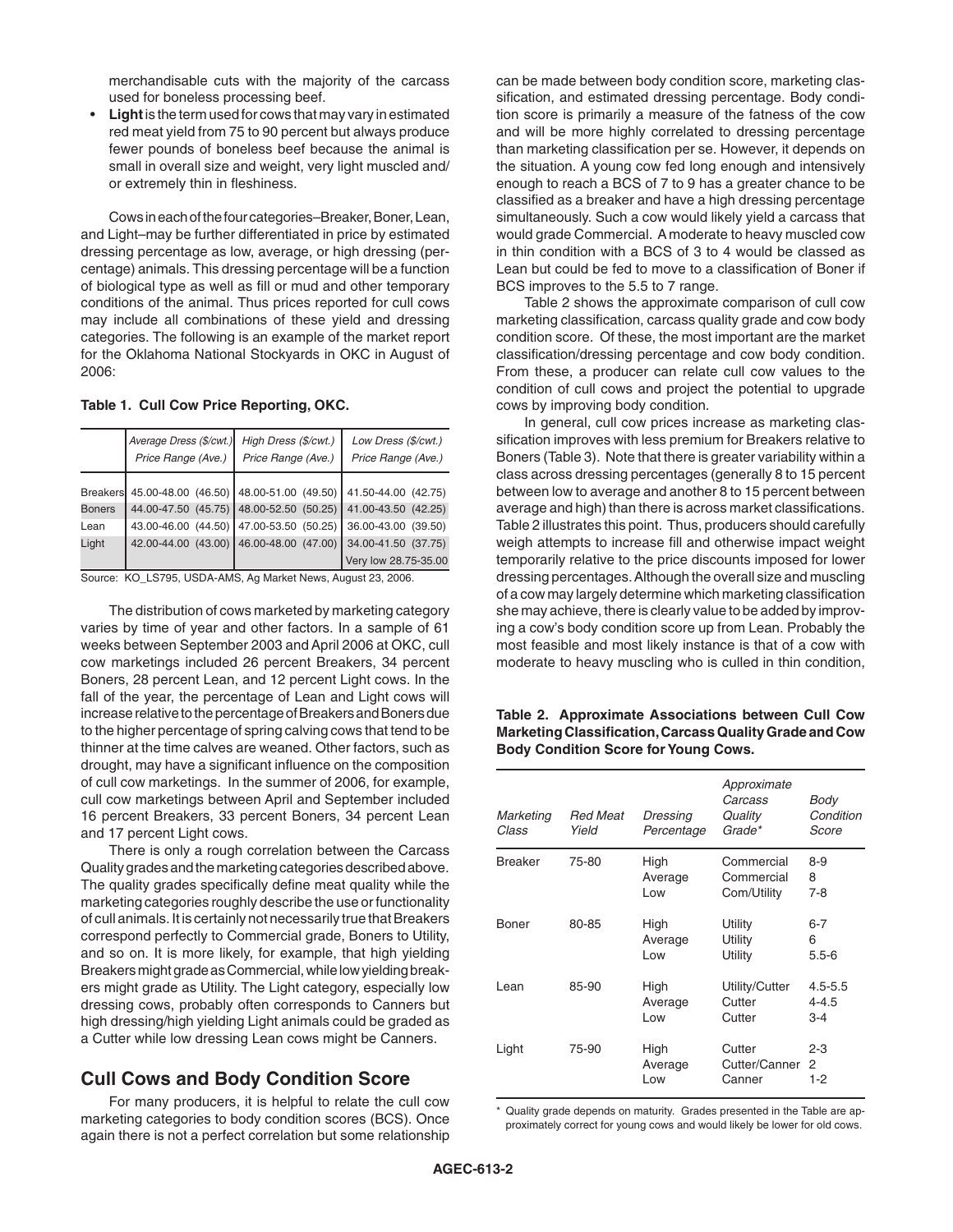#### **Table 3. Average Prices for Cull Cows.**

| Marketing<br>Class                       | Price $(\frac{f}{B})^*$         | % Change in Price<br><b>Relative to Lean Class</b> |
|------------------------------------------|---------------------------------|----------------------------------------------------|
| <b>Breaker</b><br>Boner<br>Lean<br>Light | 51.3<br>52.07<br>49.44<br>41.58 | 3.76<br>5.32<br>$-15.90$                           |

Source: Livestock Market Information Center, January 2004-July 2007.

say a body condition score of 4. With feeding, this cow has considerable potential to improve to the Boner category. In increasing the BSC by 1.5 or 2, from 4 to 5.5 or 6, the cow will gain 100 to 200 pounds. This results in selling a heavier cow at a higher price as a result of improved body condition.

### **Seasonal Prices for Cull Cows**

Because the majority of calves are weaned in the fall, most cow culling takes place immediately after weaning in the fall as well. This causes very pronounced seasonality of cull cow prices with lows in the fall and prices gradually improving to a peak in the summer.

Figure 2 shows the seasonal tendency of cull cow prices in the southern plains for the years 1997-2006. Cull cow prices have the widest extremes between seasonal lows and highs of any class of cattle. Figure 3 shows the average percent change in cull cow prices from the November lows



**Figure 2. Seasonal Price Index, Utility Cows, Southern Plains, 1997-2006.**



**Figure 3. Percent Change in Cow Prices from November of Previous Year, Southern Plains, 1997-2006.**

to following months of February to May. These are based on average body condition and show only the tendency for price to change for a given level of cow body condition. Figures 2 and 3 are adapted from charts prepared by the Livestock Marketing Information Center.

# **Impact of Quality and Seasonality on Cull Cow Value**

The combined impact of the quality and price seasonality described above suggest that feeding cull cows generally offers multiple means to increase the value of cull cows. Improving the marketing classification increases the price received and the time that passes may add even more. In the case of spring calving cows culled in the fall, price seasonality will add another 10 to nearly 25 percent to the price for cull cows from the November low to the following spring.

In the spring period of 2005, 2006, and 2007 at Oklahoma City, the per head value of a cull cow from early November to early February increased an average 36 to 46 percent depending on the amount of quality change. These estimates assume a thin cow in November (BCS of 3 to 4) gaining 1 pound per day for about 90 days. It is assumed that the cows could be sold in November as low dressing Lean cows or sold in February as low dressing Lean or as average to high dressing Boners. This increase in value is the result of higher prices due to improvements in marketing category, higher seasonal prices, and a roughly 90 pound increase in cow body weight. In total, the increase in value over these years ranged from \$126 to \$232/head with an average increase of \$183/head. The value of gain ranged from \$1.27 to \$2.40/ pound of gain with an average of \$1.64/pound of gain.

For the fall calving cows, the situation is somewhat different, although the general considerations are the same. Fall calving cows will typically be culled in the April to June period which means that they have already picked up much of the seasonal price improvement at culling time compared to the fall lows. However, the seasonal price index continues to increase slowly from April to a peak in July, so there is still some opportunity for seasonal price increases during this period. More importantly, there is considerable potential to feed culled fall calving cows for increased value due to improved quality. In fact, if cows culled in late spring have access to high quality forage, they may increase weight and quality very rapidly and economically in as little as a month of grazing. The increase in value will depend on how much and how fast body condition changes but increases of 15 to 25 percent are likely.

### **Cost of Grazing Cows Following Weaning**

Four scenarios are evaluated as to potential costs and returns associated with maintaining cull cows beyond weaning to increase weight, improve BCS and price plus capitalize on seasonal price increases. In all scenarios, the cow is presumed to start at a BCS of 5 as a Lean cow. A gain of 80 pounds or more increase is assumed to move the cow up one market class to Boner; a gain of more than 160 pounds is assumed to move her up two market classes to Breaker. In all cases, yardage is figured at \$0.10 per day and death losses are 1 percent. Interest is based on the opportunity cost associated with not selling the cull cow at weaning. The spreadsheet used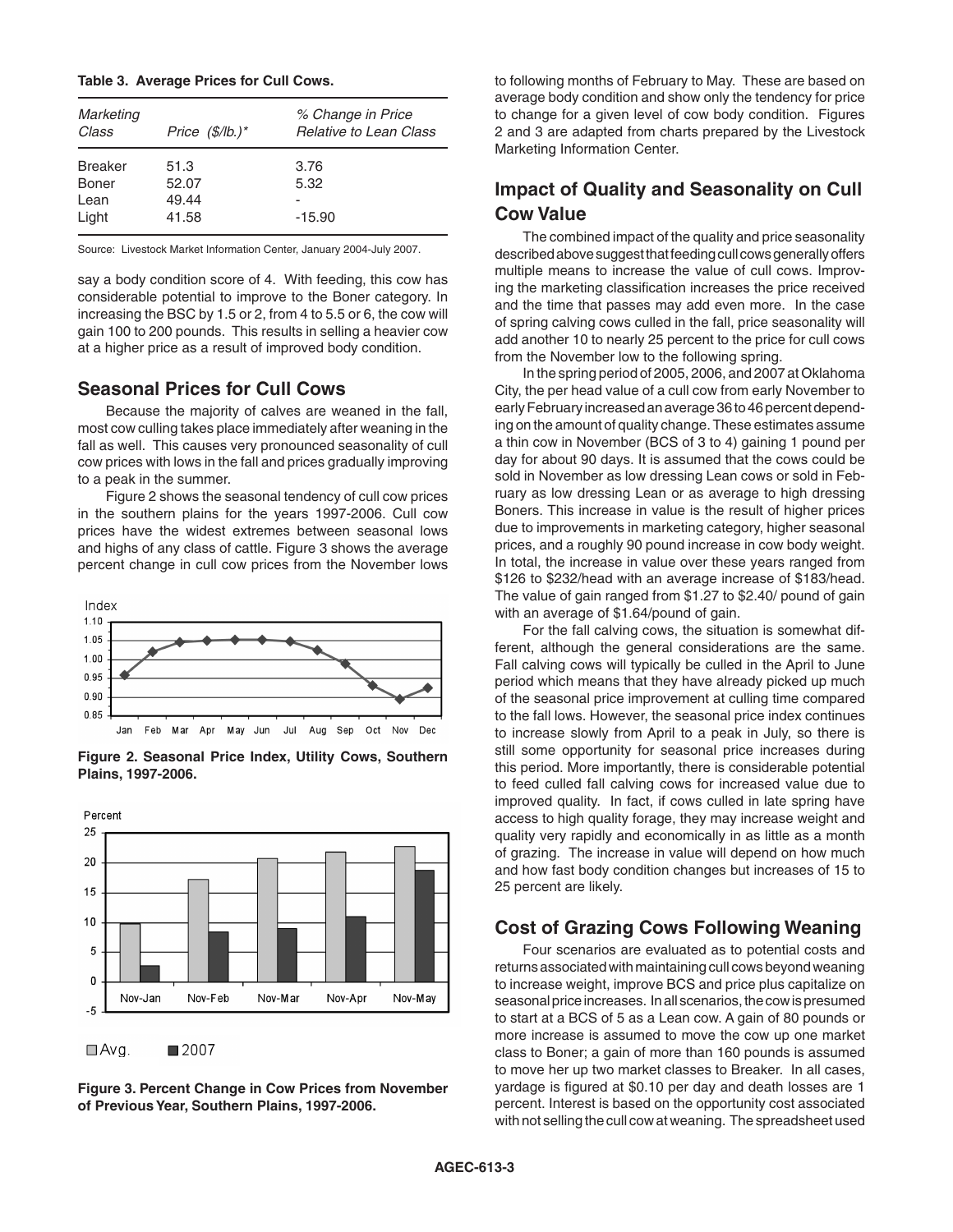can be accessed at http://agecon.okstate.edu/faculty/publications/3078.xls should you want to evaluate other scenarios.

Table 4 summarizes results for maintaining spring calving cows on dry winter pasture through March after weaning in fall. Here, pasture costs are based on 4 acres of native pasture at \$12 per acre with 2 pounds of ration per day for 120 days at \$0.15 per pound and 240 pounds of hay at \$0.03 per pound (\$60 per bale). Gains are estimated to be 0.5 pound per day. The expected net returns to operator labor and management for wintering the cow and selling in March is \$7 per head.

Table 5 extends this scenario to include grazing through July. Here, 8 acres of pasture at \$12 per acre along with the same amount of winter feed and hay is used. Cows are expected to gain 2 pounds per day during the extended period

#### **Table 4. Spring Calving - Dry Winter to March.**

| Initial weight of cow                           | 1100         | lbs                 |
|-------------------------------------------------|--------------|---------------------|
| Days on feed                                    | 20           |                     |
| Ration fed per day                              | 2            | lbs                 |
| Hay fed per day                                 | 2            | lbs                 |
| Gain per day                                    | 0.5          | lbs                 |
| Lbs fed per lb of gain                          | 8.0          | Total gain (lbs) 60 |
| Seasonal price premium<br>Quality grade premium | 20.8<br>2.66 | percent<br>percent  |

|                                                       | <b>Number</b><br>of units | <b>Units</b> | Price per<br>unit | \$/head        |
|-------------------------------------------------------|---------------------------|--------------|-------------------|----------------|
| <b>Revenue</b>                                        |                           |              |                   |                |
| Fed cow                                               | 1160                      | Ibs          | 49.38             | 573            |
| Cull cow                                              | 1100                      | lbs.         | 40                | 440            |
|                                                       |                           |              |                   |                |
| <b>Change in Revenue</b>                              | 60                        |              | 9.384             | 133            |
| <b>Expenses</b><br>Feed                               |                           |              |                   |                |
| Mixed ration                                          | 240                       | lbs          | 0.15              | 36             |
| Pasture                                               | 4                         | acres        | 12 <sup>2</sup>   | 48             |
| Hay                                                   | 240                       | lbs          | 0.03              | 7              |
| Yardage                                               | 120                       | days         | 0.1               | 12             |
| Vet Med                                               | 1                         |              | 5                 | 5              |
| Death loss                                            | 1                         | percent      | 506               | 6              |
| Change in marketing<br>charges, freight               |                           |              |                   |                |
| Interest                                              | 8                         | percent      |                   | 12             |
| <b>Change in Expenses</b>                             |                           |              |                   | 126            |
| Change in return to<br>operator labor<br>& management |                           |              |                   | $\overline{7}$ |
| Break even selling price                              |                           |              | 48.77             | \$/cwt         |

#### **Sensitivity of change in returns to cattle prices and feed costs**

|                      | Fed cow price (\$/cwt) |       |       |  |  |
|----------------------|------------------------|-------|-------|--|--|
| <b>Feed Expenses</b> | 44.45                  | 49.38 | 54.32 |  |  |
| 113                  | -38                    | 20    |       |  |  |
| 126                  | -50                    |       | 64    |  |  |
| 138                  | -63                    | -5    | 52.   |  |  |

on grass plus sell at the peak seasonal price in July. Thus, expected net returns to operator labor and management are \$71 per head.

As wheat pasture is common in Oklahoma (in some years), Table 6 shows increased costs and returns associated with grazing spring calving cows on wheat pasture to March. In this scenario, 4 acres of wheat pasture at \$40 per acre is used for pasture costs with 180 pounds of hay for feed and cows are expected to gain 2.25 pounds per day. The relatively high cost of wheat pasture leads to lower returns than the previous scenario but still offers an expected return of \$15 per head for the operator's labor and management. Seasonal price gains contribute greatly to the potential profitability of these alternative scenarios for spring calving cows weaning in fall. At the bottom of each table, the sensitivity of results

#### **Table 5. Spring Calving - Dry Winter, Graze to July.**

| Initial weight of cow<br>Days on feed<br>Ration fed per day<br>Hay fed per day<br>Gain per day | 1100 lbs<br>240<br>$1.25$ lbs | lbs<br>lbs               |     |
|------------------------------------------------------------------------------------------------|-------------------------------|--------------------------|-----|
| Lbs fed per lb of gain                                                                         |                               | 1.6 lbs Total gain (lbs) | 300 |
| Seasonal price premium<br>Quality grade premium                                                | 22.8<br>3.76                  | percent<br>percent       |     |

|                                         | Number of |              | <b>Price per</b> |         |
|-----------------------------------------|-----------|--------------|------------------|---------|
|                                         | units     | <b>Units</b> | unit             | \$/head |
| <b>Revenue</b>                          |           |              |                  |         |
| Fed cow                                 | 1400      | lbs          | 50.62            | 709     |
| Cull cow                                | 1100      | lbs.         | 40               | 440     |
| <b>Change in Revenue</b>                |           |              |                  | 269     |
|                                         |           |              |                  |         |
| <b>Expenses</b><br>Feed                 |           |              |                  |         |
| Mixed ration                            | 240       | lbs          | 0.15             | 36      |
| Pasture                                 | 8         | acres        | 12               | 96      |
| Hay                                     | 240       | lbs          | 0.03             | 7       |
| Yardage                                 | 240       | days         | 0.1              | 24      |
| Vet Med                                 | 1         |              | 5                | 5       |
| Death loss                              | 1         | percent      | 574              | 6       |
| Change in marketing<br>charges, freight |           |              |                  |         |
| Interest                                | 8         | percent      |                  | 23      |
| <b>Change in Expenses</b>               |           |              |                  | 197     |
| Change in return to<br>operator labor   |           |              |                  |         |
| & management                            |           |              |                  | 71      |
| Break even selling price                |           |              | 45.22            | \$/cwt  |

#### **Sensitivity of change in returns to cattle prices and feed costs**

|                      |       | Fed cow price (\$/cwt) |       |
|----------------------|-------|------------------------|-------|
| <b>Feed Expenses</b> | 45.56 | 50.62                  | 55.69 |
| 178                  | 20    | 91                     | 162   |
| 197                  |       | 71                     | 142   |
| 217                  | $-19$ | 52                     | 123   |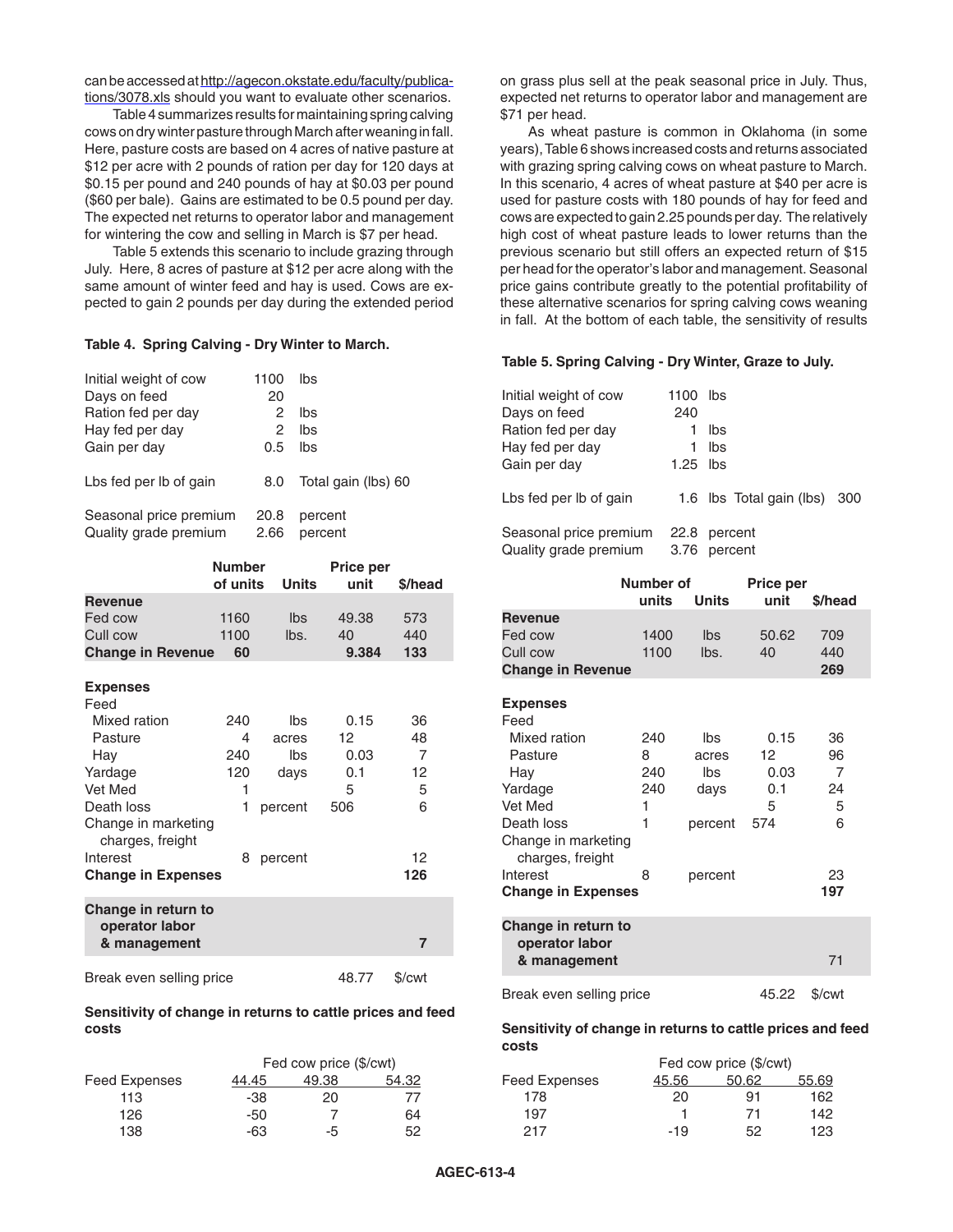### **Table 6. Spring Calving – Graze on Wheat Pasture to March.**

| Initial weight of cow<br>Days on feed<br>Ration fed per day<br>Hay fed per day<br>Gain per day | 1100<br>90<br>0<br>2<br>2.25 | lbs<br>lbs<br>lbs<br>lbs |                          |  |
|------------------------------------------------------------------------------------------------|------------------------------|--------------------------|--------------------------|--|
| Lbs fed per lb of gain                                                                         | 0.9                          |                          | Ibs Total gain (Ibs) 203 |  |
| Seasonal price premium 20.8<br>Quality grade premium                                           | 3.76                         |                          | percent<br>percent       |  |

|                                                       | Number of<br>units | <b>Units</b> | Price per<br>unit | \$/head |
|-------------------------------------------------------|--------------------|--------------|-------------------|---------|
| <b>Revenue</b>                                        |                    |              |                   |         |
| Fed cow                                               | 1302.5             | Ibs          | 49.82             | 649     |
| Cull cow                                              | 1100               | lbs.         | 40                | 440     |
| <b>Change in Revenue</b>                              |                    |              |                   | 209     |
| <b>Expenses</b><br>Feed                               |                    |              |                   |         |
| Mixed ration                                          | 0                  | lbs          | 0.15              | 0       |
| Pasture                                               | 4                  | acres        | 40                | 160     |
| Hay                                                   | 180                | Ibs          | 0.03              | 5       |
| Yardage                                               | 90                 | days         | 0.1               | 9       |
| Vet Med                                               | 1                  |              | 5                 | 5       |
| Death loss                                            | 1                  | percent      | 544               | 6       |
| Change in marketing<br>charges, freight               |                    |              |                   |         |
| Interest                                              | 8                  | percent      |                   | 9       |
| <b>Change in Expenses</b>                             |                    |              |                   | 194     |
| Change in return to<br>operator labor<br>& management |                    |              |                   | 15      |
| Break even selling price                              |                    |              | 48.68             | \$/cwt  |

#### **Sensitivity of change in returns to cattle prices and feed costs**

| Fed cow price (\$/cwt) |       |       |  |
|------------------------|-------|-------|--|
| 44.84                  | 49.82 | 54.81 |  |
| -31                    | 34    | 99    |  |
| -50                    | 15    | 80    |  |
| -69                    | -5    | 60    |  |
|                        |       |       |  |

to changes of 10 percent in price and feed expenses and cow prices is shown.

Table 7 summarizes the expected outcome of grazing fall calving cows to July with weaning in April. Though the seasonal change in price from April to July is not large, the expected weight gains are significant, yielding expected returns to operator labor and management of \$61.

A comparison summary for the four scenarios is presented in Table 8. Though weight gains for spring calving cows are greatest on wheat pasture, it does not yield the highest return. Grazing through July for either spring or fall calving cows appears profitable, though it should be reiterated that this may not be the highest and best use of the pasture. When returns

### **Table 7. Fall Calving - Wean in April, Graze to July.**

| Initial weight of cow                                  | 1100 | lbs                |                          |  |
|--------------------------------------------------------|------|--------------------|--------------------------|--|
| Days on feed                                           | 90   |                    |                          |  |
| Ration fed per day                                     | Ω    | lbs                |                          |  |
| Hay fed per day                                        | Ω    | lbs                |                          |  |
| Gain per day                                           | 2.5  | <b>lbs</b>         |                          |  |
| Lbs fed per lb of gain                                 | 0    |                    | Ibs Total gain (Ibs) 225 |  |
| Seasonal price premium 2<br>Quality grade premium 3.76 |      | percent<br>percent |                          |  |

|                                                       | Number of<br>units | Units   | Price per<br>unit | \$/head |
|-------------------------------------------------------|--------------------|---------|-------------------|---------|
| <b>Revenue</b>                                        |                    |         |                   |         |
| Fed cow                                               | 1325               | Ibs     | 51.57             | 683     |
| Cull cow                                              | 1100               | Ibs     | 48.76             | 536     |
| <b>Change in Revenue</b>                              |                    |         |                   | 147     |
| <b>Expenses</b>                                       |                    |         |                   |         |
| Feed                                                  |                    |         |                   |         |
| Mixed ration                                          | 0                  | lbs     | 0.11              | 0       |
| Pasture                                               | 5                  | acres   | 12                | 60      |
| Hay                                                   | 0                  | lbs     | 0.03              | 0       |
| Yardage                                               | 90                 | days    | 0.1               | 9       |
| Vet Med                                               |                    |         |                   |         |
| Death loss                                            | 1                  | percent | 610               | 6       |
| Change in marketing                                   |                    |         |                   |         |
| charges, freight                                      |                    |         |                   |         |
| Interest                                              | 8                  | percent |                   | 11      |
| <b>Change in Expenses</b>                             |                    |         |                   | 86      |
| Change in return to<br>operator labor<br>& management |                    |         |                   | 61      |
| Break even selling price                              |                    | 46.94   | \$/cwt            |         |

#### **Sensitivity of change in returns to cattle prices and feed costs**

| Feed Expenses | Fed cow price (\$/cwt) |       |       |  |
|---------------|------------------------|-------|-------|--|
|               | 46.41                  | 51.57 | 56.73 |  |
| 77            | 2                      | 70    | 138   |  |
| 86            | $-7$                   | 61    | 130   |  |
| 94            | $-16$                  | 53    | 121   |  |
|               |                        |       |       |  |

to labor and management are converted to a per cow per day basis, holding over fall calving cows appears most appealing. However, managers must weigh the value of their time, labor and management in addition to the production, financial and marketing risks of each alternative in deciding what is right for them individually.

# **Feeding Cull Cows**

The previous sections describe a number of potential advantages to feeding cull cows to improve their value. Additionally, cull cows may provide a way to enhance the value of underutilized or poorly utilized forage. Cull cows are flexible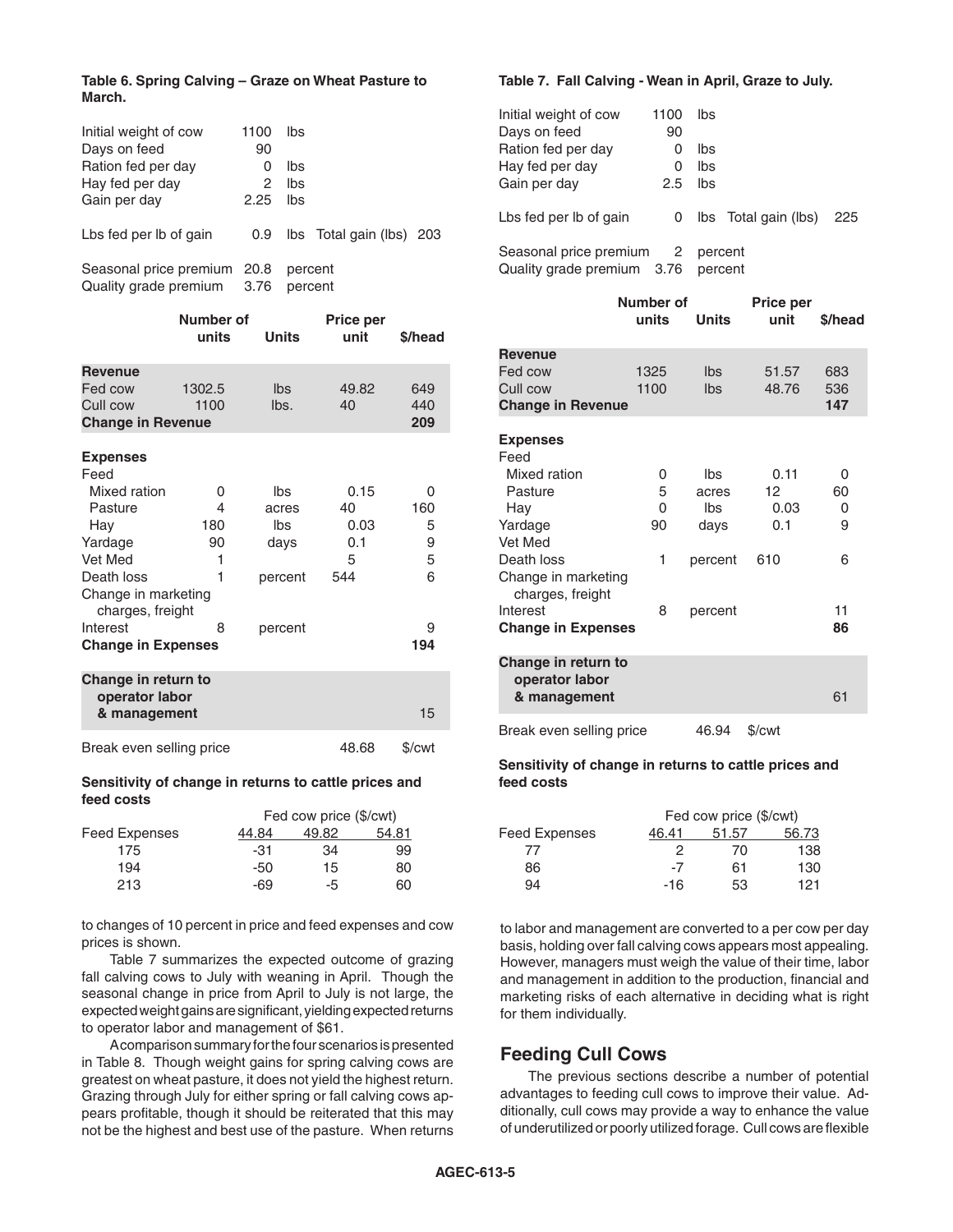### **Table 8. Comparison of Key Assumptions and Results for the Four Scenarios.**

| Scenario<br>(days held)                         | Gain per<br>day (lbs) | <b>Nutrition</b><br>$costs(\text{\textsterling})$ | Cow price<br>gain $(%)$ | Returns<br>to labor<br>& mgmt | Returns to<br>labor &<br>management<br>$$$ per cow per day) |
|-------------------------------------------------|-----------------------|---------------------------------------------------|-------------------------|-------------------------------|-------------------------------------------------------------|
| Spring Calving: Dry Winter to March (120)       | 0.5                   | 91                                                | 23.5                    | \$7/head                      | \$0.06                                                      |
| Spring Calving: Dry Winter, Graze to July (240) | 1.25                  | 139                                               | 26.6                    | \$71/head                     | \$0.30                                                      |
| Spring Calving: Wheat Pasture (90)              | 2.25                  | 165                                               | 24.6                    | \$15/head                     | \$0.17                                                      |
| Fall Calving: Graze to July (90)                | 2.5                   | 60                                                | 5.8                     | \$61/head                     | \$0.67                                                      |

and can utilize a wide variety of feeds over a wide range of feed qualities. Thus, cull cows may provide a good means to use up leftover or lower quality forage as part of an overall forage and production risk management plan.

The flip side of this discussion is that cull cows may be using feed resources that could be utilized by other animals such as brood cows or stockers. Thus, the real cost of feeding cull cows may well be the opportunity cost of using those feed resources for other, potentially more valuable, production enterprises. Successful stocker producers, for instance, may find they can achieve higher returns from grazing stockers than they can retaining cull cows. The considerations are several (labor constraints, management skills, and risk, in addition to potential costs and returns), they are probably unique to each operation, and will likely change from year to year. There is no single recipe or plan for marketing cull cows that will always be the most appropriate.

Finally, the overall economic viability depends on the cost of feeding the cows relative to the increased value. Mature cows are flexible in using feed, but are not very efficient at doing it. Cows will typically have a feed conversion of 10 or 12 pounds of dry matter of feed per pound of gain. The feeding program must be designed and evaluated carefully. Especially for cows fed in the winter, the combination of relatively high maintenance requirements and the potential for weather to increase maintenance requirements means that cows fed on a low quality diet may gain little or no weight. On the other hand, cows can gain anywhere from 1 to 3 pounds per day depending on the diet. The objectives of the feeding program, the timing and ration costs and alternatives must all be carefully weighed to maximize returns to cull cow feeding.

# **Other Considerations for Feeding Cull Cows**

Several other factors may also affect the potential return to feeding cull cows, including cow health. Labor and facilities requirements should be considered. Feeding cull cows may increase the efficiency of underutilized labor resources or labor may represent a constraint that limits cull cow feeding as an alternative. Will feed bunks or drylot facilities be needed? Does feed storage permit bulk purchases of supplements?

Finally, there may be tax consequences when the timing of cull cow sales changes. Ideally, cull cow marketing should be opportunistic; culls cows should not necessarily be marketed the same way or at the same time every year. This level of flexibility increases the tax implications and must be considered when evaluating opportunities to feed cull cows.

### **Bred Cows and Cow-Calf Pairs**

Under normal circumstances, most cows sold from a cow-calf operation would be open cull cows. However, there may be situations in which bred cows or cow-calf pairs are being sold. Limited analysis of data from OKC indicates that the average bred cow (pregnancy checked) will have a value about 8 percent higher per head than an average cull cow. This average value will be further adjusted by several factors, the most important of which are cow age (young, under 4 years of age, add 5 percent or old, greater than 7 years of age, subtract 5 percent) and quality, usually reported as "fancy" (add 12 percent) or low quality (subtract 12 percent). These factors are additive so a young, fancy bred cow would bring roughly 17 percent more than an average bred cow.

Cow-calf pairs will average about 40 percent higher than average cull cow value per head. The most important factors that affect cow-calf pair value are cow age (under 4 years, add 3 percent or more than 7 years of age, subtract 4 percent); cow weight (200 pounds above average, add 4 percent or 200 pounds below average, subtract 4 percent); calf age ( 5 to 8 months, add 4 percent or under 2 months, subtract 4 percent); and quality, reported as "fancy" (add 8 percent) or low quality (subtract 8 percent).

### **Summary**

Cull cow marketing offers opportunities to increase profit per head in certain circumstances, certainly more so when feed is relatively cheap. Seasonal price patterns account for most of the potential for greater returns. Holding cows for longer periods of time increases costs as well as financial and production risk. Thus, cull cow grazing and feeding opportunities must be evaluated carefully. A spreadsheet tool is available to assist producers in evaluating alternatives at http://agecon.okstate.edu/faculty/publications/3078.xls

### **References**

Hudson, Melissa Dale. "Effect of Time of Weaning on Performance of Young and Mature Beef Cows and Their Calves in a Fall Calving System." M.S. Thesis, Department of Animal Science, Oklahoma State University, 2007.